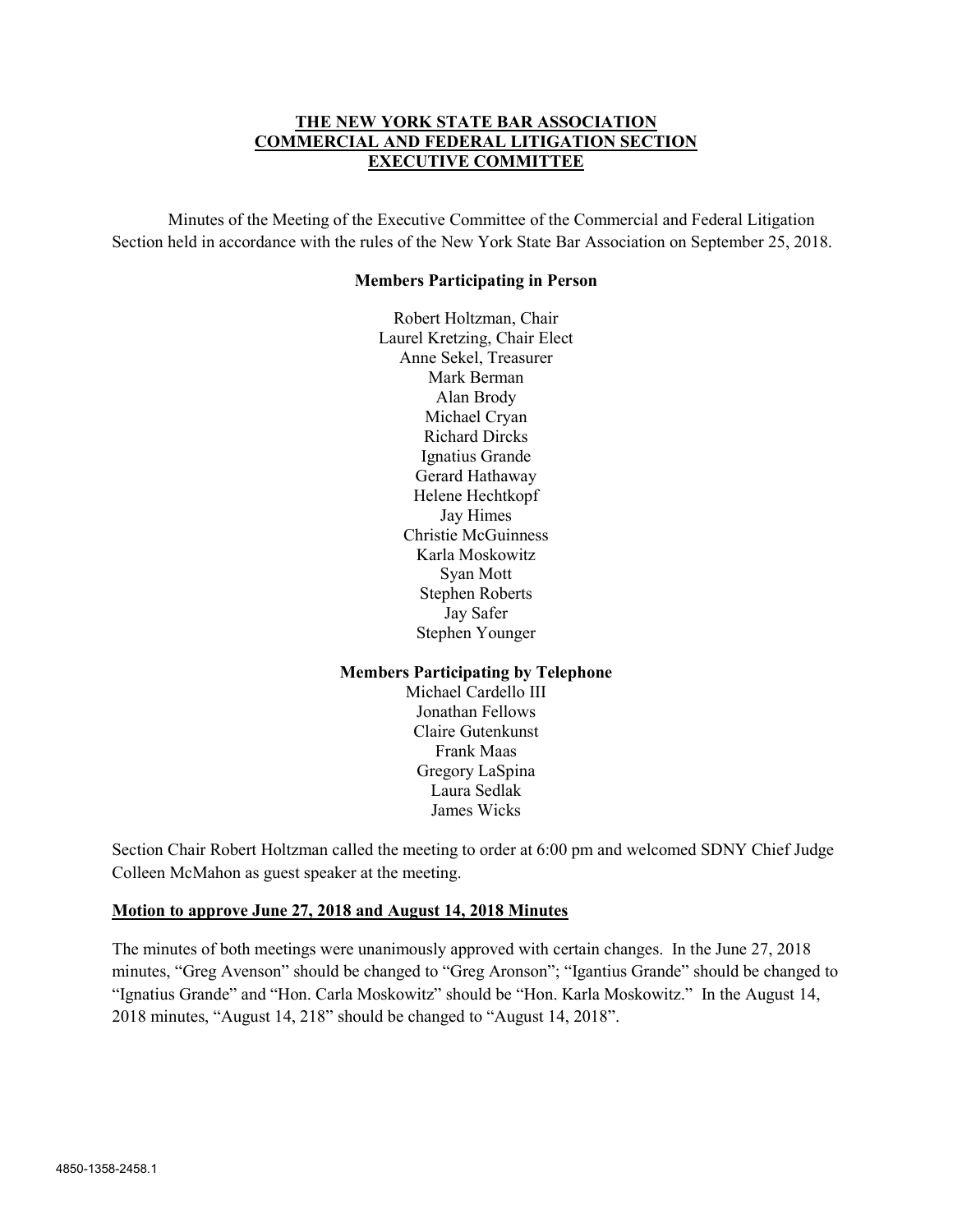### Update Regarding Second Meeting of the Standing Forum of International Commercial Courts

Stephen Younger provided a summary of the second meeting of the Standing Forum of International Commercial Courts. Mr. Younger explained that the meeting was attended by judges from 35 jurisdictions around the world. The focus of the meeting was an agreement on the enforcement of judgments across borders. Mr. Younger suggested that once the agreement is published, the Commercial and Federal Litigation Section should review and comment on it. Another issue discussed at the meeting was the effective use of technology.

## Section Report on the Cross-Border Discovery Protocol

Stephen Younger discussed the Guidelines for Obtaining Cross-Border Evidence, which are meant to be a restatement of the law that provide black letter principles in a format that is short enough to read and use as a starting point for further research. The EC recommended that the first page of the guidelines should be revised to state that the Guidelines are a product of the Commercial and Federal Litigation Section and with that change, the Guidelines were unanimously adopted.

## Proposed Name Change to the Com Fed Social Media Committee

Mark Berman reported that in April 2019, the fourth round of social media guidelines will be published. He also explained that the Social Media Committee had determined that due to changes in technology, and to ensure that the Committee keeps apace of such changes as reflected in its name, the Committee proposes to change its name to the Social Medial and New Communication Technologies Committee. The proposal was unanimously approved.

### Special Committee on Section Awards

Robert Holtzman reported that recipient selection committees for the Haig and Fuld awards are to be formed.

# Review of Commercial Litigation for the General Practitioner CLE

Helene Hechtkopf reported that the General Practice CLE, which was attended in-person by approximately 25 attorneys. The General Practice section sponsored a light dinner and moderated the discussion. Ms. Hechtkopf also reported on the substantive nature of the program – i.e. a nuts and bolts CLE which identified questions to ask on client intake; how to budget and other similar topics. Ms. Hechtkopf further explained that the audience was highly interactive; the feedback was good; and the program is now available as a recording.

### Annual Meeting Update

Jonathan Fellows reported that there would be two panels at the annual meeting in January. The first program will focus on litigating sexual harassment cases in the #metoo era and will include Gerry Hathaway; Kathleen Haratus; Saliann Scarpulla and others. The second panel will discuss negotiated NDAs and confidentiality agreements and will include Stephen Younger and Mohamad Faridi.